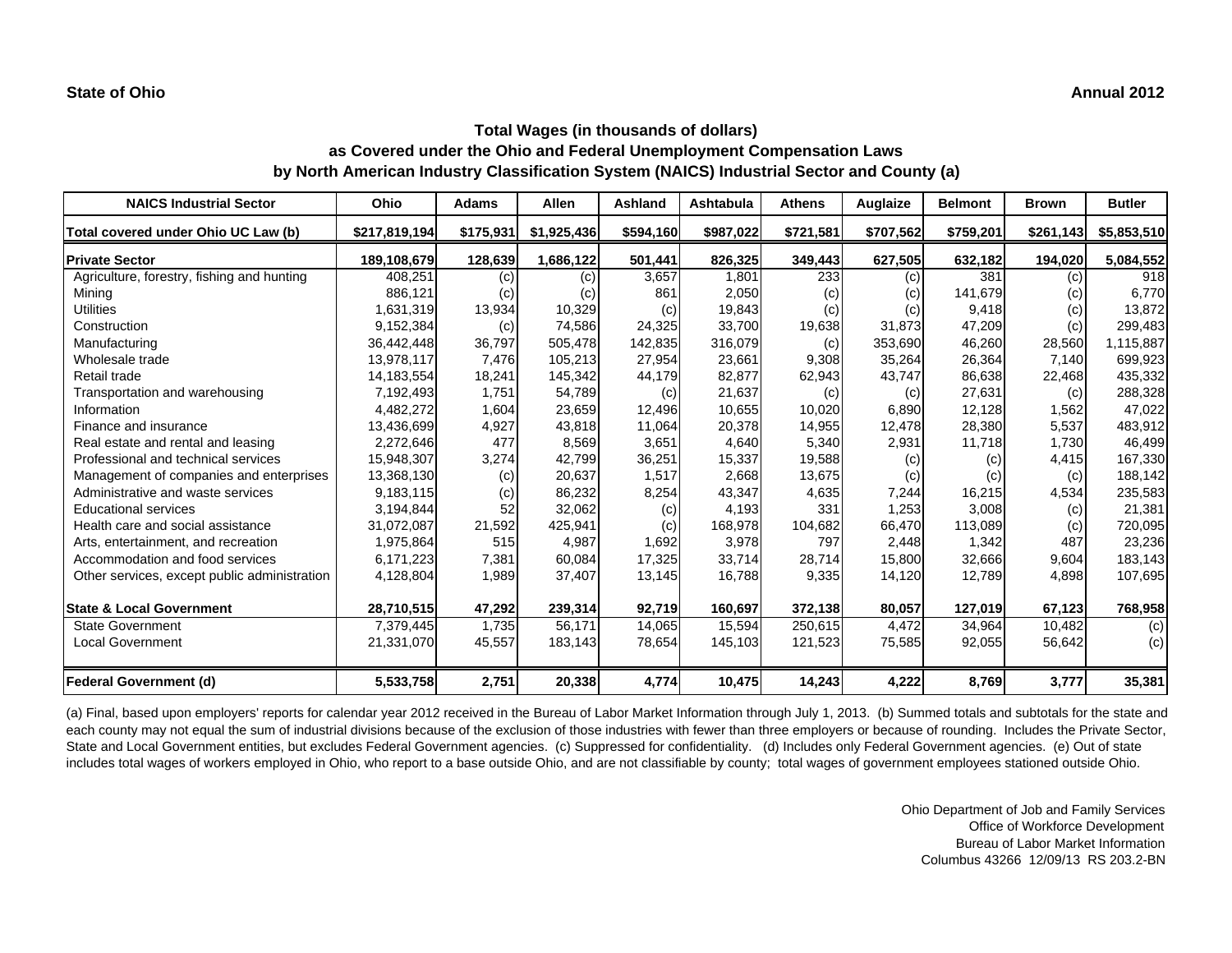| <b>NAICS Industrial Sector</b>               | Carroll   | Champaign | <b>Clark</b> | <b>Clermont</b> | <b>Clinton</b> | <b>Columbiana</b> | Coshocton | <b>Crawford</b> | Cuyahoga               | <b>Darke</b> |
|----------------------------------------------|-----------|-----------|--------------|-----------------|----------------|-------------------|-----------|-----------------|------------------------|--------------|
| Total covered under Ohio UC Law (b)          | \$188,262 | \$353,369 | \$1,671,238  | \$2,083,357     | \$598,740      | \$944,225         | \$354,853 |                 | \$470,298 \$34,175,035 | \$611,067    |
| <b>Private Sector</b>                        | 158,506   | 288,845   | 1,428,927    | 1,789,982       | 517,886        | 786,968           | 304,214   | 403,074         | 30,439,135             | 537,451      |
| Agriculture, forestry, fishing and hunting   | 470       | (c)       | 11,945       | (c)             | (c)            | 2,991             | 1.876     | (c)             | 4,338                  | (c)          |
| Mining                                       | 10,034    | (c)       | 2,478        | (c)             | (c)            | 6,773             | 10,847    | (c)             | 23,913                 | (c)          |
| <b>Utilities</b>                             | 2,655     | (c)       | (c)          | 37,006          | (c)            | 12,431            | 33,804    | (c)             | 119,157                | 4,067        |
| Construction                                 | 19,610    | 8,790     | 40,059       | 113.850         | 9,642          | 35,174            | 7,633     | 13,826          | 1.078.908              | 37,422       |
| Manufacturing                                | 50,790    | 150,430   | 342,079      | 293,634         | 167,742        | 227,930           | 112,172   | 171,029         | 4,241,800              | 197,099      |
| Wholesale trade                              | 5,378     | 15,867    | (c)          | 154,230         | (c)            | 41,655            | 4,638     | 21,259          | 2,220,243              | 32,112       |
| Retail trade                                 | 19,903    | 24,833    | 125,708      | 230,624         | 36,886         | 97,477            | 25,883    | 31,159          | 1,619,893              | 43,178       |
| Transportation and warehousing               | 10,801    | (c)       | 118,521      | 108,348         | 109,313        | 39,942            | 10,306    | (c)             | 908,453                | 41,736       |
| Information                                  | 1,690     | 3,347     | 11,015       | 87,460          | 11,611         | 4,556             | 2,156     | 1,198           | 790,167                | 3,193        |
| Finance and insurance                        | 2,259     | 7,555     | 100,690      | 168,046         | 21,248         | 22,400            | 8,536     | 27,428          | 2,933,923              | 26,091       |
| Real estate and rental and leasing           | 985       | 1,972     | 14,395       | 31,021          | 3,456          | 6,658             | 1,345     | 1,944           | 572,673                | 2,390        |
| Professional and technical services          | 3,719     | 13,483    | 42,473       | 103,857         | 8,542          | 18,340            | 7,668     | 16,551          | 3,193,544              | (c)          |
| Management of companies and enterprises      | (c)       | (c)       | 56,528       | 47,352          | 13,416         | 7,009             | 837       | (c)             | 2,462,128              | (c)          |
| Administrative and waste services            | 1,942     | (c)       | 39,762       | 71,075          | 7,492          | 36,956            | 10,578    | (c)             | 1,555,836              | 10,847       |
| <b>Educational services</b>                  | (c)       | 6,600     | 30,390       | 12,681          | (c)            | 6,125             | 442       | (c)             | 759,850                | 883          |
| Health care and social assistance            | 16,863    | 27,115    | 270,241      | 185,426         | (c)            | 164,383           | 50,893    | (c)             | 5,884,543              | 76,624       |
| Arts, entertainment, and recreation          | 921       | 1,664     | 6,207        | 12,992          | 801            | 3,126             | 1.766     | 955             | 612,450                | 2,415        |
| Accommodation and food services              | 6,066     | 7,905     | 59,031       | 88,378          | 14,857         | 27,971            | 8,095     | 12,044          | 828,985                | 10,677       |
| Other services, except public administration | 4,418     | 4,778     | 59,123       | 40,816          | 7,654          | 25,071            | 4,739     | 6,668           | 628,330                | 9,014        |
| <b>State &amp; Local Government</b>          | 29,756    | 64,524    | 242,311      | 293,375         | 80,854         | 157,257           | 50,639    | 67,224          | 3,735,900              | 73,616       |
| <b>State Government</b>                      | 1,468     | 2,242     | 7,514        | 28,193          | 8,219          | 18,811            | 1,924     | 7,315           | 254,086                | 1,766        |
| <b>Local Government</b>                      | 28,288    | 62,282    | 234,796      | 265,182         | 72,636         | 138,446           | 48,715    | 59,910          | 3,481,814              | 71,850       |
| <b>Federal Government (d)</b>                | 1,927     | 3,187     | 32,752       | 17,413          | 8,585          | 37,712            | 3,876     | 4,185           | 1,165,896              | 4,960        |

(a) Final, based upon employers' reports for calendar year 2012 received in the Bureau of Labor Market Information through July 1, 2013. (b) Summed totals and subtotals for the state and each county may not equal the sum of industrial divisions because of the exclusion of those industries with fewer than three employers or because of rounding. Includes the Private Sector, State and Local Government entities, but excludes Federal Government agencies. (c) Suppressed for confidentiality. (d) Includes only Federal Government agencies. (e) Out of state includes total wages of workers employed in Ohio, who report to a base outside Ohio, and are not classifiable by county; total wages of government employees stationed outside Ohio.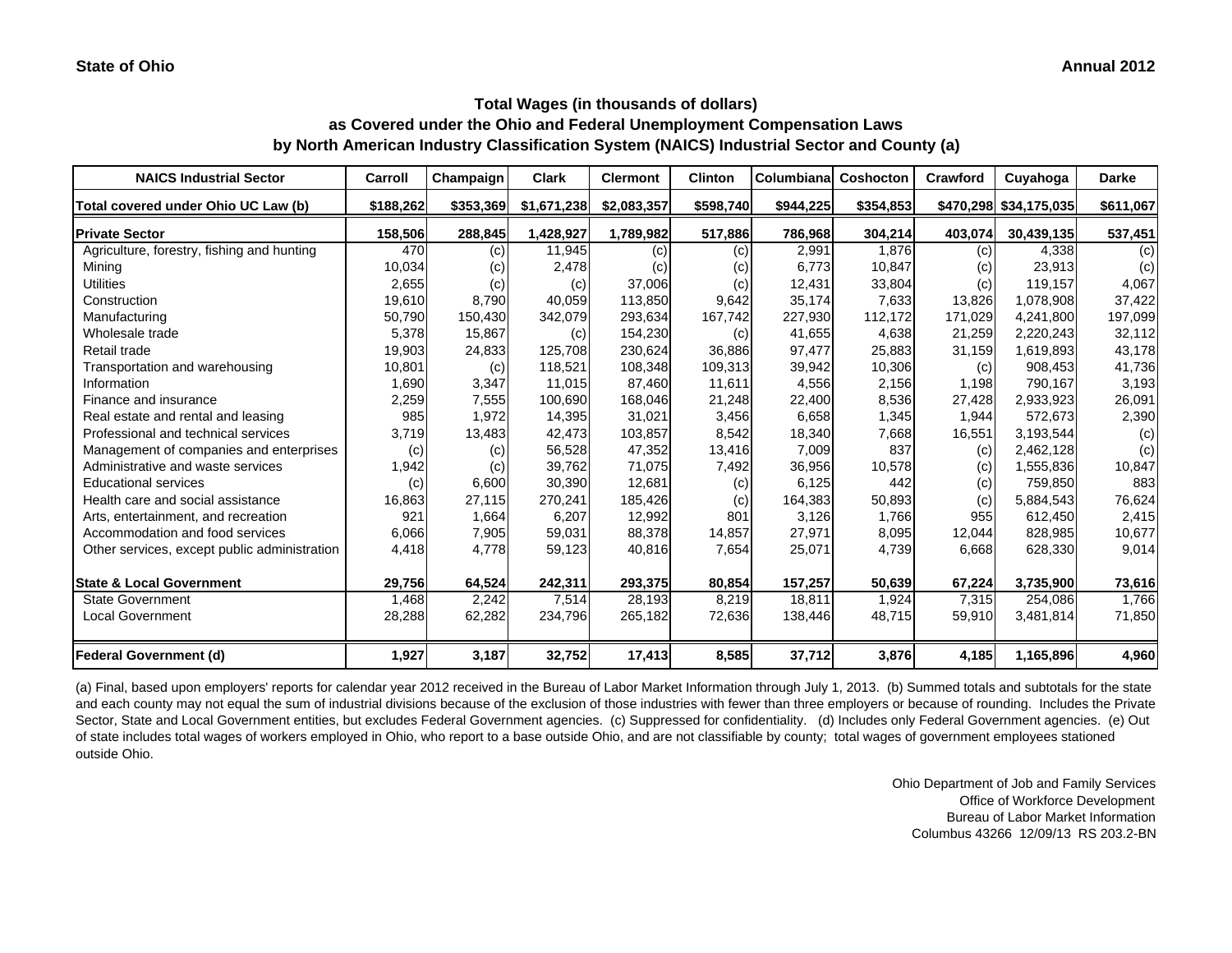| <b>NAICS Industrial Sector</b>               | <b>Defiance</b> | <b>Delaware</b> | <b>Erie</b> | <b>Fairfield</b> | <b>Fayette</b> | <b>Franklin</b>        | <b>Fulton</b> | Gallia    | Geauga      | Greene      |
|----------------------------------------------|-----------------|-----------------|-------------|------------------|----------------|------------------------|---------------|-----------|-------------|-------------|
| Total covered under Ohio UC Law (b)          | \$594.360       | \$3,888,814     | \$1,250,774 | \$1,335,928      |                | \$336,934 \$32,200,159 | \$610,457     | \$418,296 | \$1,230,740 | \$2,191,853 |
| <b>Private Sector</b>                        | 523.467         | 3,545,913       | 1,048,482   | 1,088,384        | 276,328        | 26,428,137             | 526.161       | 353,160   | 1,075,626   | 1,771,563   |
| Agriculture, forestry, fishing and hunting   | 1,518           | (c)             | (c)         | 1,418            | 2,222          | 11,351                 | (c)           | (c)       | (c)         | (c)         |
| Mining                                       | (c)             | (c)             | (c)         | 2,066            | (c)            | 17,858                 | (c)           | (c)       | (c)         | (c)         |
| <b>Utilities</b>                             | (c)             | 11,301          | (c)         | 13,376           | (c)            | 214,638                | (c)           | 63,691    | (c)         | (c)         |
| Construction                                 | 15,018          | 122.596         | 39,735      | 67,063           | 9,126          | 1.097.445              | 30,241        | 8.179     | 83.699      | 60,568      |
| Manufacturing                                | 239,571         | 342,829         | 319,968     | 212,799          | 73,424         | 2,025,924              | 271,945       | 26,530    | 335,292     | 170,307     |
| Wholesale trade                              | (c)             | 149,663         | 46,784      | 38,512           | (c)            | 1,617,989              | 34,211        | 3,230     | 100,148     | (c)         |
| Retail trade                                 | 54,666          | 262,043         | 101,274     | 149,357          | 46,992         | 2,032,285              | 37,158        | 31,659    | 108,685     | 220,729     |
| Transportation and warehousing               | 20,309          | 167,419         | (c)         | 27,637           | 42,828         | 1,694,722              | (c)           | 14,009    | (c)         | (c)         |
| Information                                  | 7,877           | 87,730          | 10,688      | 12,196           | 1,621          | 933,524                | 2,830         | 3,056     | 6,594       | 41,705      |
| Finance and insurance                        | 27,338          | 415,538         | 33,431      | 29,992           | 17,663         | 3,097,604              | 12,745        | 14,883    | 35,064      | 78,131      |
| Real estate and rental and leasing           | 1,888           | 21,807          | 6,901       | 10,396           | 1,399          | 443,852                | 1,836         | 1,320     | 9,630       | 13,612      |
| Professional and technical services          | 9,513           | 396,120         | 21,213      | 41,385           | (c)            | 3,200,124              | (c)           | (c)       | 54,387      | 584,160     |
| Management of companies and enterprises      | 4,870           | (c)             | 9,003       | 18,528           | (c)            | 2,111,287              | (c)           | (c)       | 5,560       | 14,085      |
| Administrative and waste services            | 13,363          | (c)             | 25,009      | 102,468          | 5,104          | 1,632,742              | 11,927        | 9,500     | 69,393      | 70,377      |
| <b>Educational services</b>                  | (c)             | 36,654          | 6,065       | 7,254            | (c)            | 519,710                | (c)           | (c)       | 18,283      | 60,712      |
| Health care and social assistance            | (c)             | 235,680         | 199,876     | 247,798          | (c)            | 3,883,847              | (c)           | (c)       | 135,426     | 199,196     |
| Arts, entertainment, and recreation          | 1,352           | 53,096          | 80,659      | 5,210            | 1.738          | 227,199                | 4,114         | 425       | 8,930       | 10,412      |
| Accommodation and food services              | 14,790          | 151,843         | 79,260      | 64,237           | 13,523         | 950,293                | 13,212        | 12,435    | 29,177      | 102,506     |
| Other services, except public administration | 10,526          | 54,950          | 17,725      | 36,691           | 3,195          | 715,742                | 6,362         | 7,519     | 35,368      | 29,572      |
| <b>State &amp; Local Government</b>          | 70,893          | 342,901         | 202,292     | 247,544          | 60,606         | 5,772,022              | 84,296        | 65,136    | 155,114     | 420,290     |
| <b>State Government</b>                      | 3,773           | 38,359          | 46,952      | 35,322           | 1,828          | 3,248,120              | 5,811         | 18,805    | 12,806      | (c)         |
| <b>Local Government</b>                      | 67,120          | 304,542         | 155,340     | 212,222          | 58,778         | 2,523,902              | 78,485        | 46,331    | 142,308     | (c)         |
| <b>Federal Government (d)</b>                | 4,498           | 12,559          | 21,624      | 13,420           | 2,501          | 899,192                | 4,290         | 3,794     | 6,381       | 1,160,399   |

(a) Final, based upon employers' reports for calendar year 2012 received in the Bureau of Labor Market Information through July 1, 2013. (b) Summed totals and subtotals for the state and each county may not equal the sum of industrial divisions because of the exclusion of those industries with fewer than three employers or because of rounding. Includes the Private Sector, State and Local Government entities, but excludes Federal Government agencies. (c) Suppressed for confidentiality. (d) Includes only Federal Government agencies. (e) Out of state includes total wages of workers employed in Ohio, who report to a base outside Ohio, and are not classifiable by county; total wages of government employees stationed outside Ohio.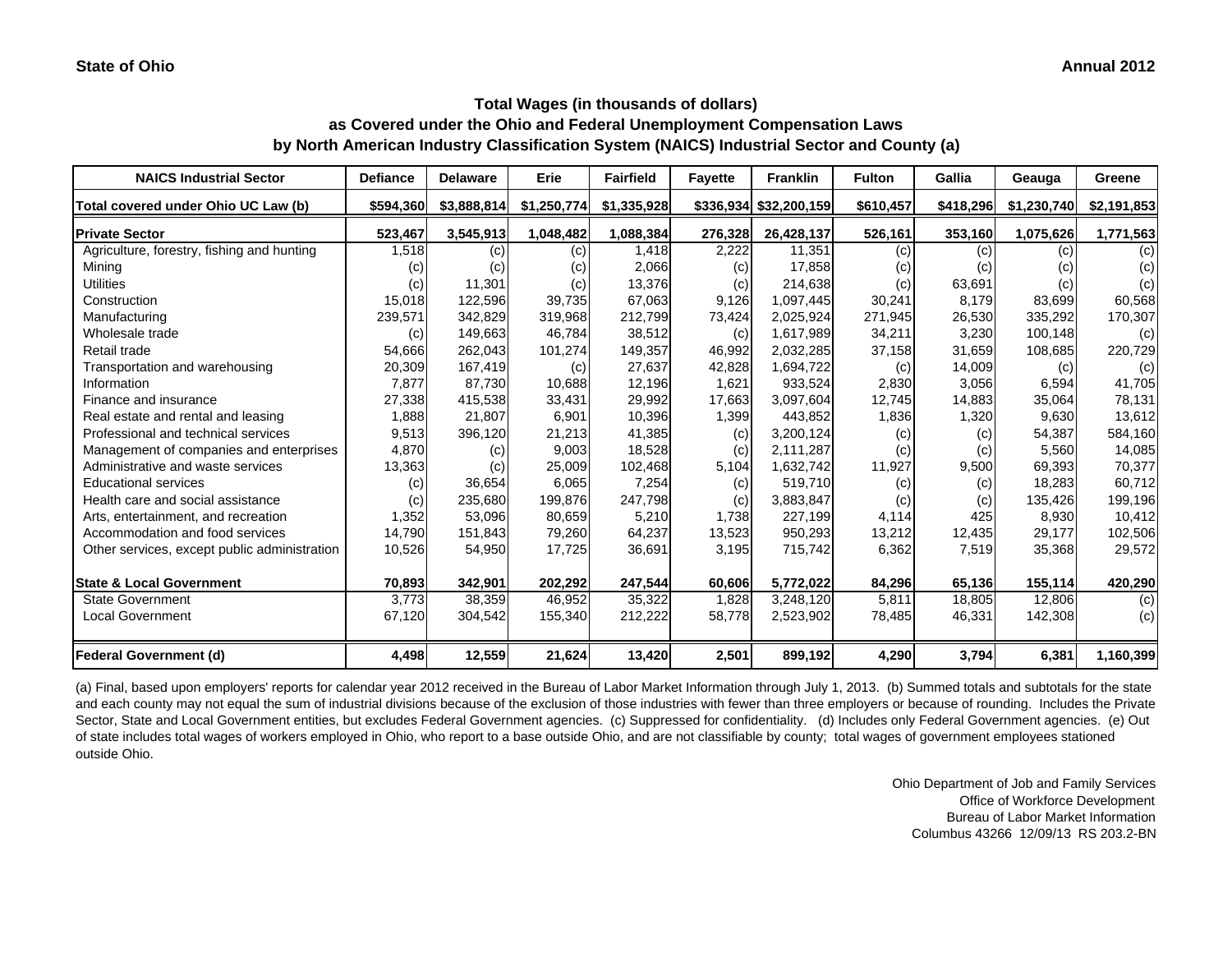### **Annual 2012**

## **Total Wages (in thousands of dollars) as Covered under the Ohio and Federal Unemployment Compensation Laws by North American Industry Classification System (NAICS) Industrial Sector and County (a)**

| <b>NAICS Industrial Sector</b>               | <b>Guernsey</b> | <b>Hamilton</b>        | <b>Hancock</b> | <b>Hardin</b> | <b>Harrison</b> | Henry     | Highland  | <b>Hocking</b> | <b>Holmes</b> | <b>Huron</b> |
|----------------------------------------------|-----------------|------------------------|----------------|---------------|-----------------|-----------|-----------|----------------|---------------|--------------|
| Total covered under Ohio UC Law (b)          |                 | \$483,329 \$25,951,941 | \$1,734,540    | \$268,711     | \$114,243       | \$400,036 | \$316,472 | \$201,600      | \$549,286     | \$737,802    |
| <b>Private Sector</b>                        | 400,905         | 24,003,164             | 1,605,353      | 224,214       | 93,921          | 327,347   | 229,024   | 130,759        | 494,980       | 647,702      |
| Agriculture, forestry, fishing and hunting   | 727             | 4,692                  | 1,309          | 5,627         | 323             | (c)       | 862       | 641            | 4.946         | 16,871       |
| Mining                                       | 11,410          | 6,377                  | (c)            | (c)           | 24,678          | (c)       | 1,562     | 4,650          | 4.743         | (c)          |
| <b>Utilities</b>                             | 3,037           | 106,391                | 6,664          | 3,269         | (c)             | (c)       | 4,032     | 552            | (c)           | (c)          |
| Construction                                 | 38,916          | 1,001,289              | (c)            | 3,797         | 10,601          | 25,150    | 10,306    | 9,901          | 58,608        | 77,772       |
| Manufacturing                                | 127,529         | 3,190,622              | 512,143        | 86,082        | 19,594          | 155,574   | 72,232    | 36,867         | 210,464       | 254,431      |
| Wholesale trade                              | 13,308          | 1,723,556              | 73,069         | 13,551        | 6,346           | (c)       | 6,646     | 2,980          | 19,998        | (c)          |
| Retail trade                                 | 41,201          | 1,152,142              | 121,683        | 19,321        | 4,650           | 27,565    | 33,931    | 17,438         | 46,424        | 45,546       |
| Transportation and warehousing               | 9,908           | 452.345                | 94,143         | 8,796         | (c)             | 24,870    | 5,343     | 1,315          | (c)           | 35,389       |
| Information                                  | 2,898           | 631,545                | 13,141         | 1,478         | (c)             | 3,831     | 9,525     | 1,560          | 2,542         | 9,163        |
| Finance and insurance                        | 10,789          | 1,923,046              | 27,521         | 7,489         | 1,258           | 11,789    | 15,360    | 8,873          | 14,948        | 16,636       |
| Real estate and rental and leasing           | 1,819           | 309,051                | 12,521         | 1,703         | 1,665           | 2,198     | 1,695     | 1,501          | 1,289         | 2,785        |
| Professional and technical services          | 20,570          | 2,620,186              | 59,500         | 3,477         | 2,014           | (c)       | (c)       | 2,440          | (c)           | 17,243       |
| Management of companies and enterprises      | 4,287           | 4,034,849              | 45,513         | (c)           | (c)             | (c)       | (c)       | (c)            | (c)           | 2,427        |
| Administrative and waste services            | 5,701           | 1,096,186              | 49,812         | 1,107         | (c)             | 2,990     | 4,083     | 3,833          | 41,487        | 7,929        |
| <b>Educational services</b>                  | 870             | 376,978                | 40,675         | (c)           | (c)             | 1,054     | 396       | 830            | (c)           | 4,077        |
| Health care and social assistance            | 78,616          | 3,888,796              | 191,567        | (c)           | (c)             | 38,341    | 42,386    | 19,281         | (c)           | 96,408       |
| Arts, entertainment, and recreation          | 721             | 436,001                | 3,184          | 600           | 483             | 262       | 648       | 730            | 1,383         | 2,016        |
| Accommodation and food services              | 21,531          | 621,148                | 49,621         | 11,704        | 1,886           | 5,695     | 9,124     | 12,639         | 15,628        | 16,782       |
| Other services, except public administration | 7,068           | 427,964                | 29,314         | 3,713         | (c)             | 6,712     | 4,057     | 4,726          | 6,869         | 11,485       |
| <b>State &amp; Local Government</b>          | 82,424          | 1,948,777              | 129,187        | 44,497        | 20,322          | 72,689    | 87,448    | 70,841         | 54,306        | 90,100       |
| <b>State Government</b>                      | 26,515          | 409,988                | 13,111         | 1,532         | 2,299           | 1,861     | 4,047     | 18,426         | 1,611         | 3,514        |
| Local Government                             | 55,909          | 1,538,789              | 116,076        | 42,966        | 18,023          | 70,828    | 83,401    | 52,415         | 52,695        | 86,585       |
| <b>Federal Government (d)</b>                | 6,541           | 659,073                | 8,511          | 3,206         | 2,382           | 3,243     | 4,646     | 1,996          | 2,869         | 6,232        |

(a) Final, based upon employers' reports for calendar year 2012 received in the Bureau of Labor Market Information through July 1, 2013. (b) Summed totals and subtotals for the state and each county may not equal the sum of industrial divisions because of the exclusion of those industries with fewer than three employers or because of rounding. Includes the Private Sector, State and Local Government entities, but excludes Federal Government agencies. (c) Suppressed for confidentiality. (d) Includes only Federal Government agencies. (e) Out of state includes total wages of workers employed in Ohio, who report to a base outside Ohio, and are not classifiable by county; total wages of government employees stationed outside Ohio.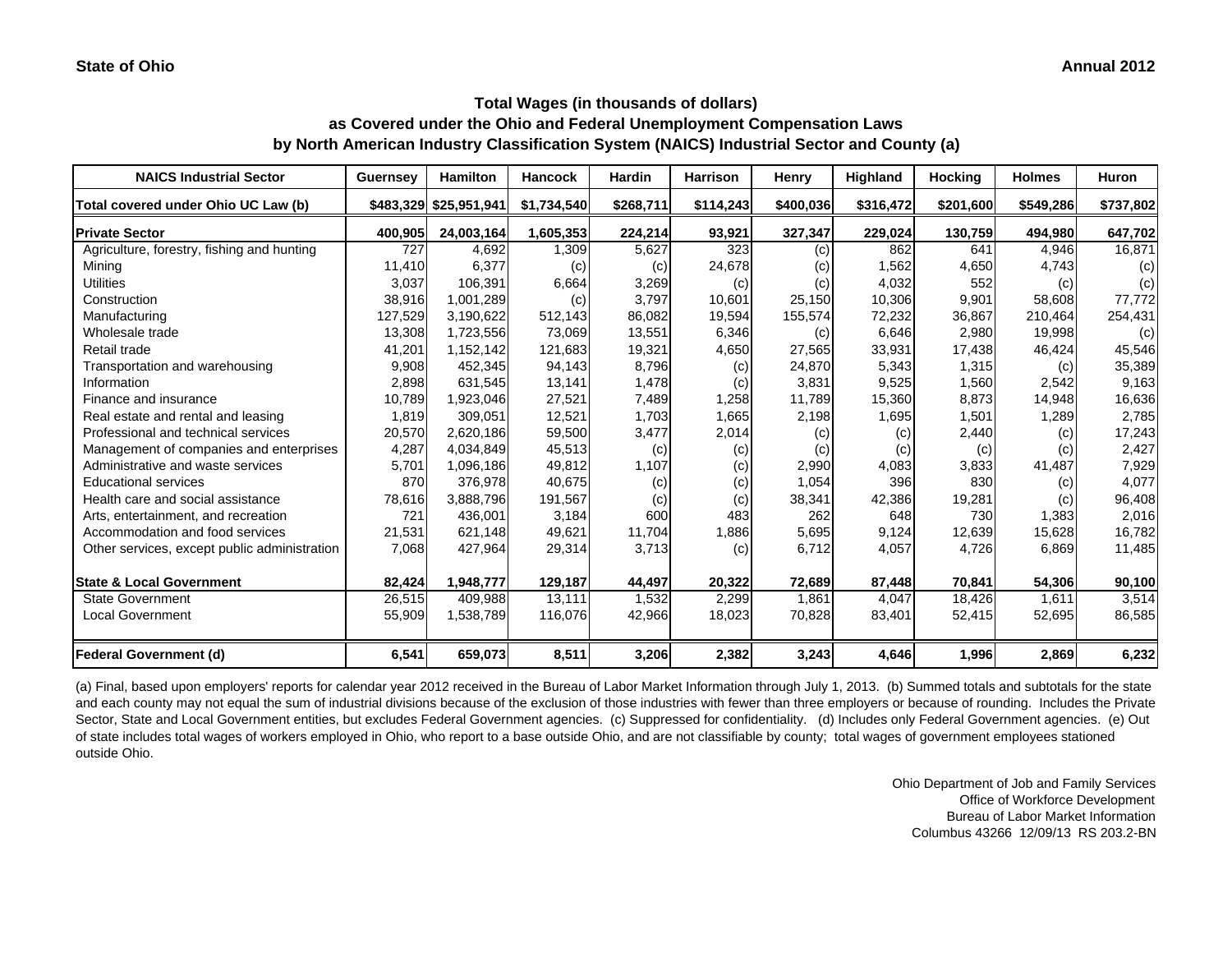| <b>NAICS Industrial Sector</b>               | Jackson   | <b>Jefferson</b> | Knox      | Lake        | Lawrence  | Lickina     | Logan     | Lorain      | Lucas       | <b>Madison</b> |
|----------------------------------------------|-----------|------------------|-----------|-------------|-----------|-------------|-----------|-------------|-------------|----------------|
| Total covered under Ohio UC Law (b)          | \$333,912 | \$765,425        | \$740.416 | \$3,820,682 | \$364,495 | \$1,902,664 | \$748,728 | \$3,706,028 | \$8,504,616 | \$540,078      |
| <b>IPrivate Sector</b>                       | 280,907   | 658,821          | 644,278   | 3,352,244   | 268,931   | 1,599,929   | 670,587   | 3,113,552   | 7,315,041   | 405,002        |
| Agriculture, forestry, fishing and hunting   | 1,647     | (c)              | 2,421     | 22,437      | (c)       | 12,784      | 2,549     | 27,076      | 7.048       | (c)            |
| Mining                                       | 9,476     | (c)              | 3,180     | 12,239      | (c)       | 5,460       | 1,911     | 395         | 8,022       | (c)            |
| <b>Utilities</b>                             | (c)       | 87,117           | 2,966     | 122,023     | 5,385     | 13,270      | 1,860     | 28,954      | 39,891      | (c)            |
| Construction                                 | 16,649    | 42,776           | 33,250    | 179,059     | 38,163    | 100,165     | 22,398    | 164,739     | 499,318     | 17,210         |
| Manufacturing                                | 116,063   | 81,696           | 284,409   | ,263,621    | (c)       | 287,510     | 340,667   | 1,051,150   | 1,434,250   | 136,322        |
| Wholesale trade                              | 8,379     | 25,475           | 18,194    | 198,072     | 9,600     | 78,143      | 24,508    | 164,289     | 365,635     | (c)            |
| Retail trade                                 | 30,138    | 64,124           | 49,887    | 305,060     | 43,948    | 232,787     | 38,118    | 302,687     | 610,265     | 46,868         |
| Transportation and warehousing               | (c)       | 43,140           | 7,748     | 35,230      | 26,937    | 79,526      | 63,837    | 68,663      | 252,807     | 60,040         |
| Information                                  | 2,738     | 21,236           | 6,705     | 49,553      | 3,335     | 15,901      | 2,640     | 27,881      | 122,838     | 3,105          |
| Finance and insurance                        | 9,295     | 12,674           | 13,520    | 83,705      | 8,947     | 132,488     | 10,043    | 85,240      | 357,103     | 5,251          |
| Real estate and rental and leasing           | 1,588     | 6,436            | 2,530     | 27,279      | 1,766     | 11,794      | 4,608     | 21,200      | 74,193      | 1,612          |
| Professional and technical services          | 3,048     | 13,471           | 13,850    | 154,699     | 7,262     | 118,174     | 22,898    | 119,274     | 502,680     | 31,594         |
| Management of companies and enterprises      | 1,368     | 2,151            | 3,950     | 83,665      | 4,271     | 49,807      | 5,890     | 131,052     | 353,474     | (c)            |
| Administrative and waste services            | 15,982    | 23,571           | 13,860    | 137,249     | 8,379     | 63,060      | 32,127    | 131,149     | 339,983     | (c)            |
| <b>Educational services</b>                  | 599       | (c)              | 55,770    | 43,164      | 925       | 46,750      | 386       | 99,692      | 107,309     | (c)            |
| Health care and social assistance            | 43,280    | (c)              | 100,081   | 416,942     | 62,151    | 240,383     | 65,159    | 492,442     | 1,751,356   | (c)            |
| Arts, entertainment, and recreation          | 336       | 3,782            | 1,920     | 18,487      | 427       | 10,695      | 2,420     | 15,595      | 75,694      | 477            |
| Accommodation and food services              | 10,093    | 21,080           | 19,185    | 118,350     | 15,063    | 67,873      | 14,165    | 106,221     | 253,908     | 13,736         |
| Other services, except public administration | 4,617     | 13,898           | 10,852    | 81,411      | 6,695     | 33,357      | 14,404    | 75,854      | 159,268     | 4,496          |
| <b>State &amp; Local Government</b>          | 53,005    | 106,604          | 96,138    | 468,438     | 95,564    | 302,735     | 78,141    | 592,476     | 1,189,575   | 135,076        |
| <b>State Government</b>                      | 7,694     | 3,341            | 15,815    | 4,994       | 9,906     | 44,222      | 3,779     | 58,102      | 394,346     | 69,046         |
| <b>Local Government</b>                      | 45,311    | 103,263          | 80,323    | 463,443     | 85,658    | 258,513     | 74,363    | 534,374     | 795,230     | 66,030         |
| <b>Federal Government (d)</b>                | 3,465     | 10,540           | 5,291     | 29,517      | 6,360     | 26,588      | 7,075     | 115,404     | 128,259     | 3,850          |

(a) Final, based upon employers' reports for calendar year 2012 received in the Bureau of Labor Market Information through July 1, 2013. (b) Summed totals and subtotals for the state and each county may not equal the sum of industrial divisions because of the exclusion of those industries with fewer than three employers or because of rounding. Includes the Private Sector, State and Local Government entities, but excludes Federal Government agencies. (c) Suppressed for confidentiality. (d) Includes only Federal Government agencies. (e) Out of state includes total wages of workers employed in Ohio, who report to a base outside Ohio, and are not classifiable by county; total wages of government employees stationed outside Ohio.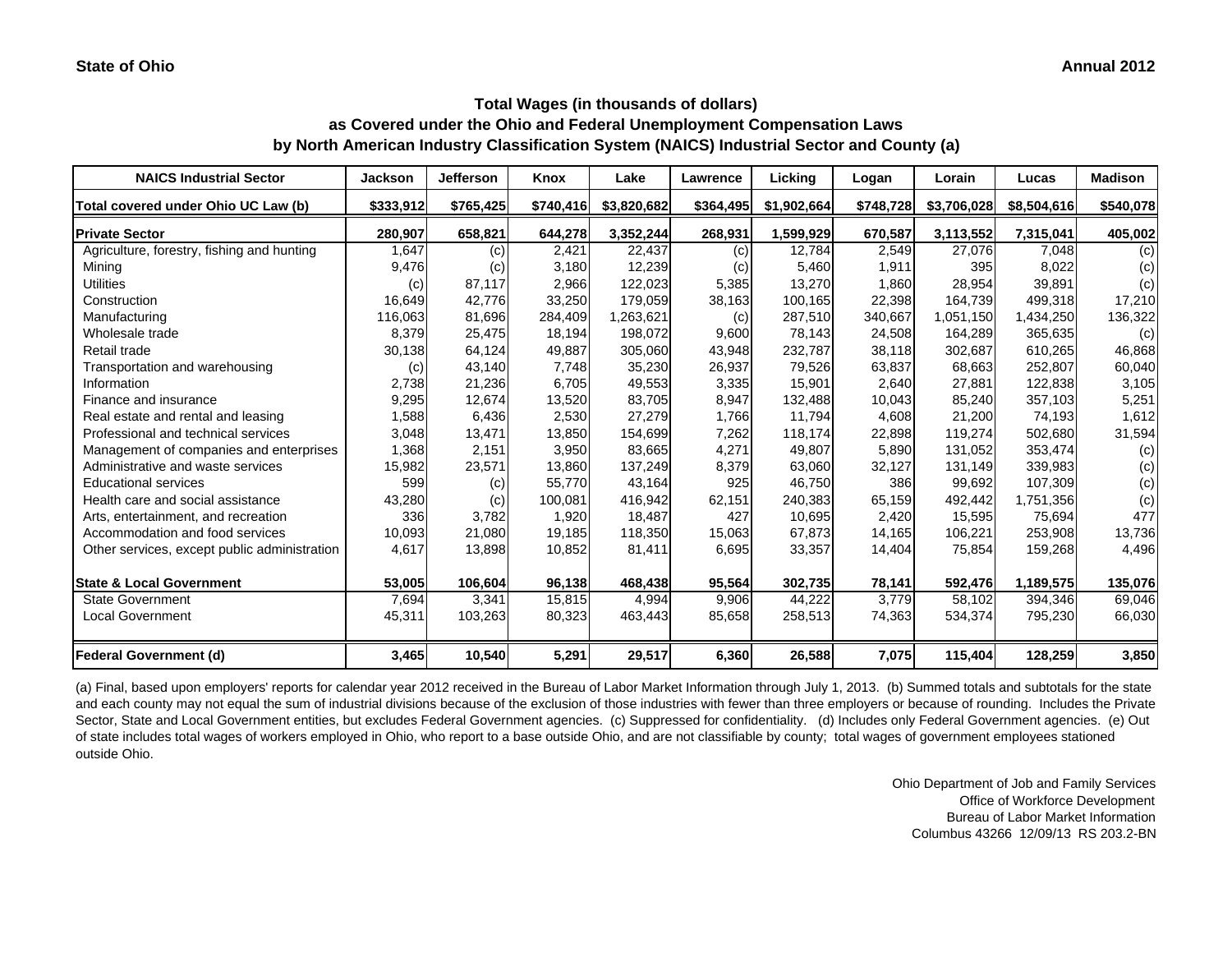# **Total Wages (in thousands of dollars) as Covered under the Ohio and Federal Unemployment Compensation Laws**

**by North American Industry Classification System (NAICS) Industrial Sector and County (a)**

| <b>NAICS Industrial Sector</b>               | <b>Mahoning</b> | <b>Marion</b> | <b>Medina</b> | Meigs    | <b>Mercer</b> | <b>Miami</b> | <b>Monroe</b> | Montgomery             | Morgan   | <b>Morrow</b> |
|----------------------------------------------|-----------------|---------------|---------------|----------|---------------|--------------|---------------|------------------------|----------|---------------|
| Total covered under Ohio UC Law (b)          | \$3,351,041     | \$889,206     | \$2,147,264   | \$97,334 | \$617,198     | \$1,474,421  |               | \$134,099 \$10,074,736 | \$74,529 | \$156,981     |
| <b>Private Sector</b>                        | 2,839,512       | 737,792       | 1,878,996     | 66,433   | 527,126       | 1,291,832    | 112,058       | 8,871,794              | 55,096   | 104,200       |
| Agriculture, forestry, fishing and hunting   | 4,309           | (c)           | 3,877         | 1,076    | (c)           | (c)          | (c)           | 8.101                  | 605      | (c)           |
| Mining                                       | 14,350          | (c)           | 1,766         | 11,393   | (c)           | (c)          | 4,546         | 1,050                  | 529      | (c)           |
| <b>Utilities</b>                             | 29,525          | 8,483         | (c)           | (c)      | (c)           | (c)          | 2,186         | 80,846                 | (c)      | (c)           |
| Construction                                 | 222,073         | 24,027        | 153,486       | 8,899    | 36,260        | 66,328       | 4,949         | 368,179                | 1,300    | 8,144         |
| Manufacturing                                | 411,282         | 266,154       | 430,774       | 3,809    | 238,633       | 518,850      | (c)           | 1,345,718              | 23,505   | 41,535        |
| Wholesale trade                              | 215,415         | 36,273        | 155,084       | 1,232    | (c)           | 102,944      | 3,850         | 494,227                | 6,198    | 4,853         |
| Retail trade                                 | 295,154         | 66,027        | 215,623       | 11,236   | 50,067        | 116,123      | 7,508         | 584,146                | 4,948    | 13,305        |
| Transportation and warehousing               | 127,827         | 22,010        | (c)           | (c)      | 39,559        | (c)          | 9,817         | 307,786                | (c)      | (c)           |
| Information                                  | 50,720          | 35,571        | 13,214        | (c)      | 5,778         | 4,367        | (c)           | 512,850                | 865      | 778           |
| Finance and insurance                        | 114,318         | 15,822        | 56,687        | 3,926    | 26,628        | 32,529       | (c)           | 558,143                | 2,218    | 2,841         |
| Real estate and rental and leasing           | 23,879          | 11,392        | 18,398        | 211      | 2,387         | 8,918        | (c)           | 110,385                | 173      | 836           |
| Professional and technical services          | 141,772         | 10,931        | 102,722       | (c)      | (c)           | (c)          | (c)           | 768.811                | (c)      | (c)           |
| Management of companies and enterprises      | 72,677          | 6,499         | 187,933       | (c)      | (c)           | (c)          | (c)           | 390,683                | (c)      | (c)           |
| Administrative and waste services            | 244,433         | 24,419        | 73,842        | 2,156    | 7,895         | 49,018       | 1,530         | 400,663                | 1,765    | 1,800         |
| <b>Educational services</b>                  | 26,757          | 1,623         | 7,409         | (c)      | (c)           | 3,391        | (c)           | 258,787                | (c)      | (c)           |
| Health care and social assistance            | 640,595         | 165,166       | 226,216       | (c)      | (c)           | 152,857      | (c)           | 2,126,630              | 8,214    | (c)           |
| Arts, entertainment, and recreation          | 12,345          | 1,654         | 12,257        | (c)      | 1,345         | 3,652        | (c)           | 49,637                 | (c)      | 578           |
| Accommodation and food services              | 123,992         | 23,896        | 68,230        | (c)      | 12,029        | 48,873       | (c)           | 311,102                | (c)      | 4,185         |
| Other services, except public administration | 68,089          | 13,296        | 37,106        | (c)      | 11,570        | 28,064       | 2,443         | 194,049                | 733      | 2,751         |
| <b>State &amp; Local Government</b>          | 511,529         | 151,414       | 268,268       | 30,901   | 90,072        | 182,589      | 22,041        | 1,202,942              | 19,433   | 52,781        |
| <b>State Government</b>                      | 147,643         | 38,082        | 5,418         | 1,525    | 6,075         | 7,084        | 1,466         | 79.630                 | 2,317    | 3,593         |
| <b>Local Government</b>                      | 363,886         | 113,332       | 262,851       | 29,375   | 83,997        | 175,505      | 20,575        | 1,123,312              | 17,116   | 49,188        |
| <b>Federal Government (d)</b>                | 81,918          | 6,429         | 19,026        | 3,474    | 4,782         | 9,831        | 2,055         | 293,366                | 1,601    | 2,227         |

(a) Final, based upon employers' reports for calendar year 2012 received in the Bureau of Labor Market Information through July 1, 2013. (b) Summed totals and subtotals for the state and each county may not equal the sum of industrial divisions because of the exclusion of those industries with fewer than three employers or because of rounding. Includes the Private Sector, State and Local Government entities, but excludes Federal Government agencies. (c) Suppressed for confidentiality. (d) Includes only Federal Government agencies. (e) Out of state includes total wages of workers employed in Ohio, who report to a base outside Ohio, and are not classifiable by county; total wages of government employees stationed outside Ohio.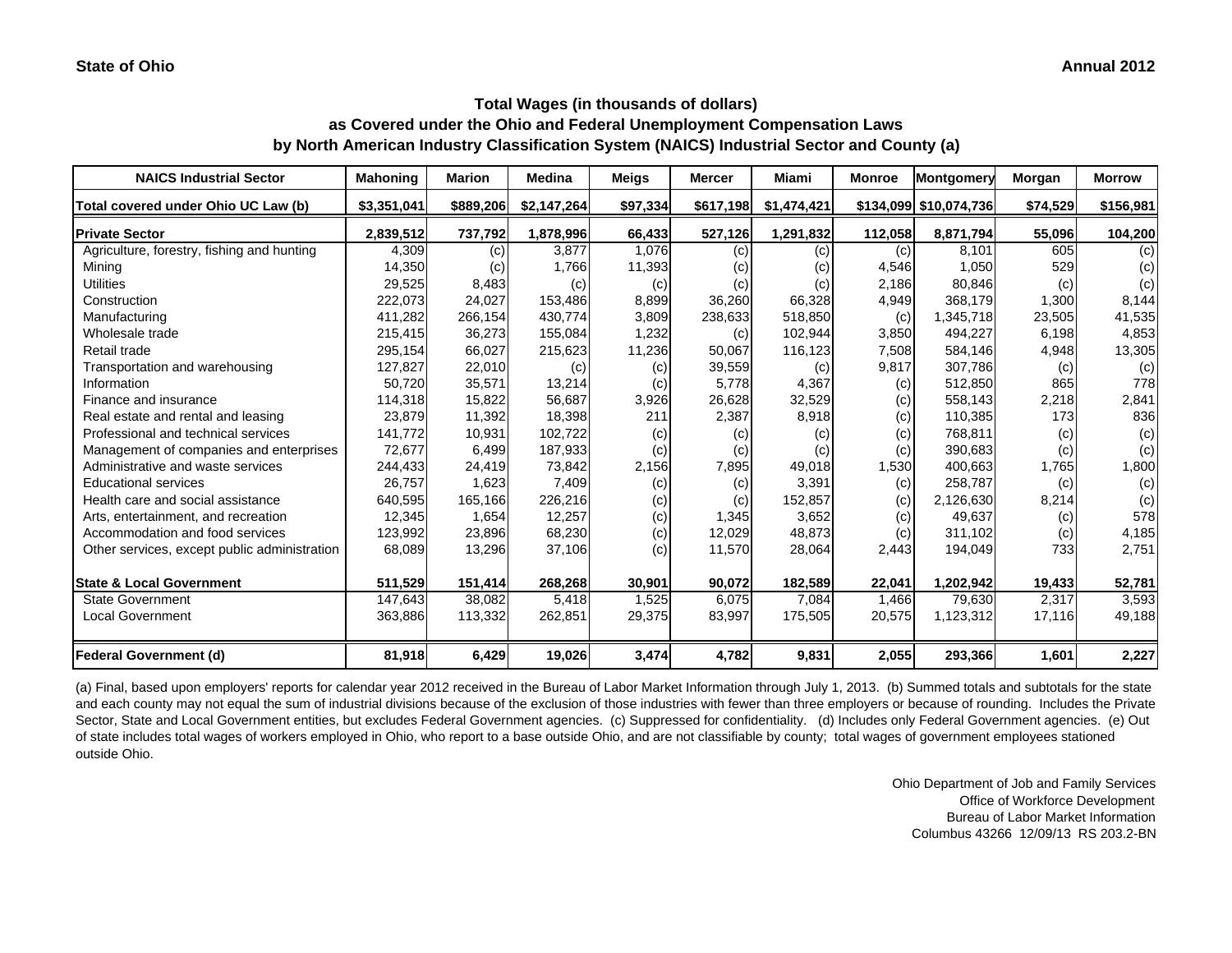| <b>NAICS Industrial Sector</b>               | <b>Muskingum</b> | <b>Noble</b> | <b>Ottawa</b> | <b>Paulding</b> | Perry     | Pickaway          | <b>Pike</b> | Portage     | Preble    | Putnam    |
|----------------------------------------------|------------------|--------------|---------------|-----------------|-----------|-------------------|-------------|-------------|-----------|-----------|
| Total covered under Ohio UC Law (b)          | \$1,094,321      | \$92,514     | \$500,071     | \$151,021       | \$186,455 | \$521,691         | \$361,336   | \$2,042,435 | \$333,701 | \$372,463 |
| <b>Private Sector</b>                        | 921,673          | 54,044       | 421,797       | 115,303         | 137,283   | 353,964           | 312,275     | 1,470,587   | 274,453   | 319,118   |
| Agriculture, forestry, fishing and hunting   | 553              | (c)          | (c)           | 16,748          | (c)       | (c)               | (c)         | 3,846       | (c)       | (c)       |
| Mining                                       | 26,256           | (c)          | (c)           | 630             | (c)       | $\left( c\right)$ | (c)         | 14,520      | (c)       | (c)       |
| <b>Utilities</b>                             | 17,236           | 437          | (c)           | (c)             | 2,270     | 2,231             | (c)         | (c)         | (c)       | (c)       |
| Construction                                 | 43,621           | 3,604        | 19,509        | 4,573           | 33,250    | 25,279            | 33,158      | 82,194      | 9,490     | 31,097    |
| Manufacturing                                | 148,541          | 8,493        | 115,042       | 48,353          | 28,196    | 135,332           | 106,053     | 525,413     | 144,743   | 154,972   |
| Wholesale trade                              | 30,643           | 3,473        | (c)           | 8,014           | 2,884     | 21,434            | 10,150      | 169,137     | 11,066    | 17,415    |
| Retail trade                                 | 104,881          | 5,384        | 37,805        | 8,573           | 13,798    | 34,708            | 19,577      | 143,780     | 29,692    | 24,995    |
| Transportation and warehousing               | 47,066           | 2,948        | 11,106        | (c)             | 1,481     | 10,177            | (c)         | (c)         | (c)       | (c)       |
| Information                                  | 18,119           | 476          | 3,021         | 498             | 1,196     | 1,973             | 1,282       | 13,559      | 834       | 2,167     |
| Finance and insurance                        | 34,762           | 3,295        | 11,391        | 3,913           | 4,949     | 12,006            | 7,226       | 32,467      | 8,492     | 13,283    |
| Real estate and rental and leasing           | 6,889            | 64           | 3,226         | 451             | 281       | 2,043             | 678         | 18,613      | 1,731     | 855       |
| Professional and technical services          | 27,392           | 2,466        | (c)           | 1,414           | (c)       | (c)               | 21,886      | 71,314      | (c)       | 5,691     |
| Management of companies and enterprises      | 5,197            | (c)          | (c)           | (c)             | (c)       | (c)               | (c)         | 46,232      | (c)       | (c)       |
| Administrative and waste services            | 27,665           | (c)          | 5,255         | 1,471           | 4,035     | 11,854            | 41,031      | 49,265      | 7,698     | 10,611    |
| <b>Educational services</b>                  | 20,874           | (c)          | 793           | (c)             | (c)       | (c)               | (c)         | 20,779      | (c)       | 1,915     |
| Health care and social assistance            | 285,332          | 8,259        | 48,540        | (c)             | (c)       | (c)               | (c)         | 113,296     | (c)       | 24,364    |
| Arts, entertainment, and recreation          | 5,645            | (c)          | 15,716        | (c)             | 291       | 2,035             | 115         | 12,671      | 659       | 1,110     |
| Accommodation and food services              | 43,751           | (c)          | 27,638        | (c)             | 4,186     | 13,136            | 8,099       | 64,297      | 10,643    | 6,561     |
| Other services, except public administration | 27,248           | 953          | 7,618         | 2,544           | 2,742     | 4,827             | 3,452       | 34,630      | 5,136     | 6,006     |
| <b>State &amp; Local Government</b>          | 172,648          | 38,470       | 78,274        | 35,718          | 49,172    | 167,727           | 49,061      | 571,848     | 59,248    | 53,345    |
| <b>State Government</b>                      | 12,108           | 23,570       | 7,940         | 1,411           | 1,714     | 69,906            | 3,528       | (c)         | 2,982     | 1,778     |
| <b>Local Government</b>                      | 160,540          | 14,900       | 70,334        | 34,307          | 47,457    | 97,821            | 45,533      | (c)         | 56,266    | 51,567    |
| <b>Federal Government (d)</b>                | 12,466           | 1,036        | 8,880         | 1,977           | 2,553     | 4,373             | 4,709       | 16,476      | 3,554     | 3,203     |

(a) Final, based upon employers' reports for calendar year 2012 received in the Bureau of Labor Market Information through July 1, 2013. (b) Summed totals and subtotals for the state and each county may not equal the sum of industrial divisions because of the exclusion of those industries with fewer than three employers or because of rounding. Includes the Private Sector, State and Local Government entities, but excludes Federal Government agencies. (c) Suppressed for confidentiality. (d) Includes only Federal Government agencies. (e) Out of state includes total wages of workers employed in Ohio, who report to a base outside Ohio, and are not classifiable by county; total wages of government employees stationed outside Ohio.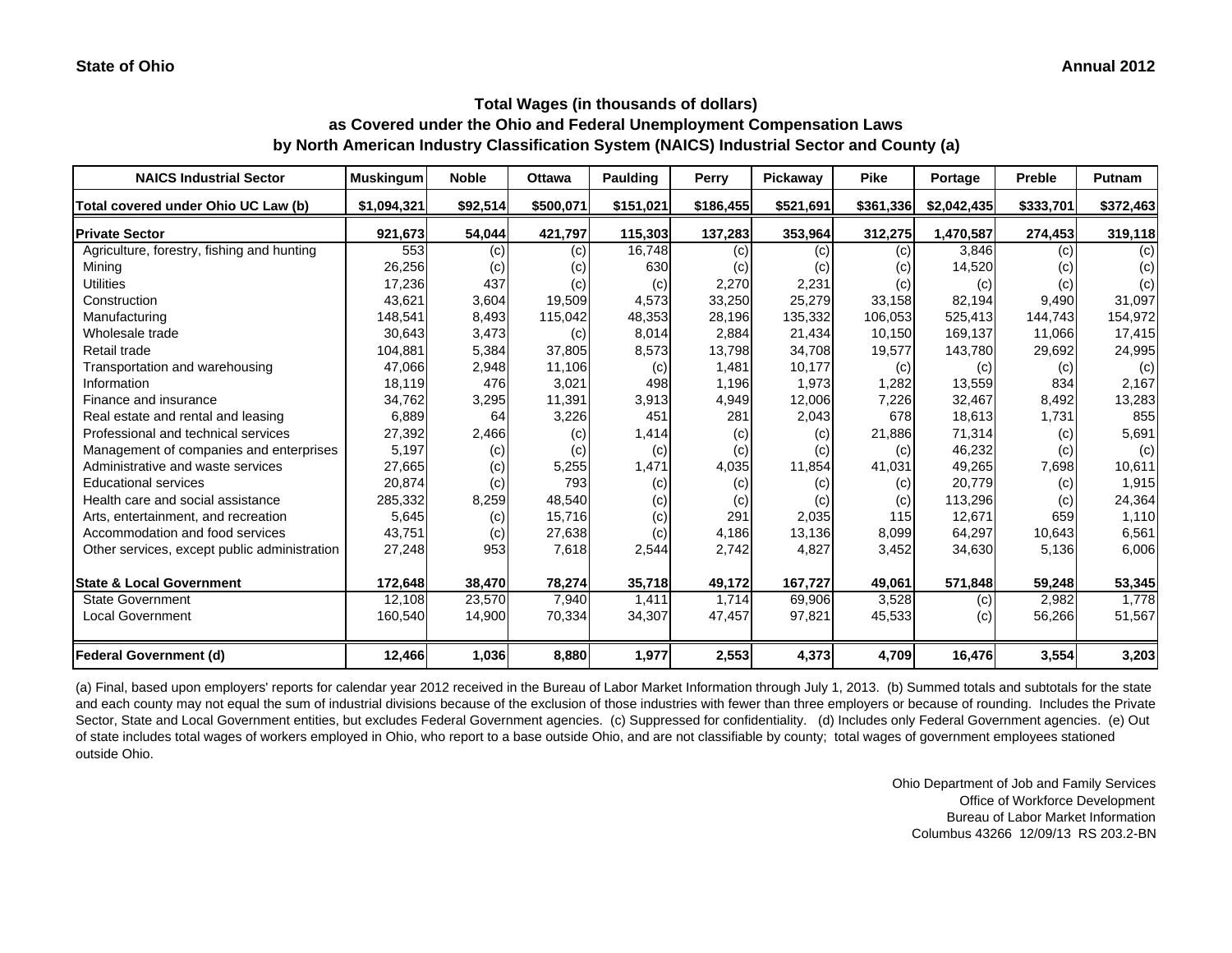### **Annual 2012**

# **Total Wages (in thousands of dollars) as Covered under the Ohio and Federal Unemployment Compensation Laws by North American Industry Classification System (NAICS) Industrial Sector and County (a)**

| <b>NAICS Industrial Sector</b>               | <b>Richland</b> | <b>Ross</b> | Sandusky  | <b>Scioto</b> | <b>Seneca</b> | <b>Shelby</b> | <b>Stark</b> | <b>Summit</b>            | <b>Trumbull</b> | <b>Tuscarawas</b> |
|----------------------------------------------|-----------------|-------------|-----------|---------------|---------------|---------------|--------------|--------------------------|-----------------|-------------------|
| Total covered under Ohio UC Law (b)          | \$1,687,653     | \$982,865   | \$889,679 | \$778,409     | \$606,155     | \$1,105,443   |              | \$5,710,214 \$11,206,012 | \$2,655,860     | \$1,122,784       |
| <b>Private Sector</b>                        | 1,399,152       | 789,046     | 773,775   | 594,166       | 510,315       | 1,009,170     | 5,007,620    | 9,963,027                | 2,296,526       | 956,803           |
| Agriculture, forestry, fishing and hunting   | 2,210           | 1,633       | (c)       | (c)           | 2,639         | 2,974         | 8,596        | 1,835                    | 2,948           | 3,705             |
| Mining                                       | 554             | 782         | (c)       | (c)           | 6,176         | (c)           | 25,669       | 2,687                    | 2,091           | 28,501            |
| <b>Utilities</b>                             | (c)             | 12,145      | 4,922     | 6,453         | 7,094         | (c)           | 51,083       | 81,384                   | 11,921          | 4,905             |
| Construction                                 | 86,790          | 23,004      | 38.708    | 30,356        | 46,353        | 69,965        | 306,123      | 482.446                  | 123,597         | 47,457            |
| Manufacturing                                | 423,955         | 262,530     | 378,596   | 73,905        | 160,658       | 593,415       | 399,928      | 1,561,990                | 860,064         | 323,910           |
| Wholesale trade                              | 68,518          | 24,455      | 23,180    | 9,083         | 25,061        | 68,785        | 326,909      | 805,129                  | 97,356          | 62,499            |
| Retail trade                                 | 162,708         | 85,625      | 61,494    | 72,037        | 52,860        | 45,703        | 453,347      | 776,386                  | 231,040         | 96,022            |
| Transportation and warehousing               | (c)             | 25,835      | 22,762    | 16,807        | 22,010        | (c)           | 108,324      | 352,533                  | 96,725          | 36,504            |
| Information                                  | 41,528          | 20,416      | 4,900     | 6,906         | 5,655         | 7,445         | 65,896       | 190,680                  | 20,506          | 9,760             |
| Finance and insurance                        | 47,819          | 18,742      | 19,439    | 18,946        | 21,974        | 16,511        | 272,211      | 532,044                  | 59,968          | 26,120            |
| Real estate and rental and leasing           | 9,811           | 3,466       | 11,013    | 6,441         | 1,305         | 3,670         | 44,013       | 90,161                   | 27,539          | 7,998             |
| Professional and technical services          | 41,262          | 15,011      | 13,106    | 31,928        | 11,129        | (c)           | 196,849      | 797,309                  | 59,447          | 38,092            |
| Management of companies and enterprises      | 5,736           | 11,664      | 14,642    | 2,514         | 13,292        | (c)           | 80,221       | 1,350,887                | 57,692          | 4,592             |
| Administrative and waste services            | 75,905          | 21,455      | 24,843    | 28,127        | 8,231         | 35,423        | 206,395      | 448,687                  | 106,352         | 37,949            |
| <b>Educational services</b>                  | 9,854           | 3,787       | (c)       | 5,460         | 31,163        | (c)           | 86,230       | 102,475                  | 9,637           | 2,707             |
| Health care and social assistance            | 275,754         | 212,677     | (c)       | 241,266       | 67,601        | (c)           | 1,028,168    | 1,824,912                | 396,131         | 155,727           |
| Arts, entertainment, and recreation          | 6,696           | 2,494       | 5,040     | 935           | 1,583         | 1,001         | 29,869       | 60,894                   | 8,830           | 3,694             |
| Accommodation and food services              | 59,356          | 33,516      | 21,845    | 30,941        | 15,463        | 15,965        | 193,908      | 282,002                  | 78,175          | 41,119            |
| Other services, except public administration | 28,961          | 9,809       | 15,575    | 11,089        | 10,067        | 13,489        | 123,879      | 218,586                  | 46,508          | 25,544            |
| <b>State &amp; Local Government</b>          | 288,501         | 193,819     | 115,904   | 184,243       | 95,840        | 96,273        | 702,594      | 1,242,985                | 359,334         | 165,981           |
| <b>State Government</b>                      | 74,724          | 77,080      | 5,141     | 68,149        | 15,440        | 14,943        | 80,050       | 276,387                  | 37,412          | 24,141            |
| <b>Local Government</b>                      | 213,777         | 116,740     | 110,763   | 116,094       | 80,400        | 81,330        | 622,544      | 966,599                  | 321,922         | 141,840           |
| <b>Federal Government (d)</b>                | 36,654          | 100,416     | 5,575     | 9,364         | 6,002         | 3,948         | 64,193       | 126,027                  | 27,839          | 12,472            |

(a) Final, based upon employers' reports for calendar year 2012 received in the Bureau of Labor Market Information through July 1, 2013. (b) Summed totals and subtotals for the state and each county may not equal the sum of industrial divisions because of the exclusion of those industries with fewer than three employers or because of rounding. Includes the Private Sector, State and Local Government entities, but excludes Federal Government agencies. (c) Suppressed for confidentiality. (d) Includes only Federal Government agencies. (e) Out of state includes total wages of workers employed in Ohio, who report to a base outside Ohio, and are not classifiable by county; total wages of government employees stationed outside Ohio.